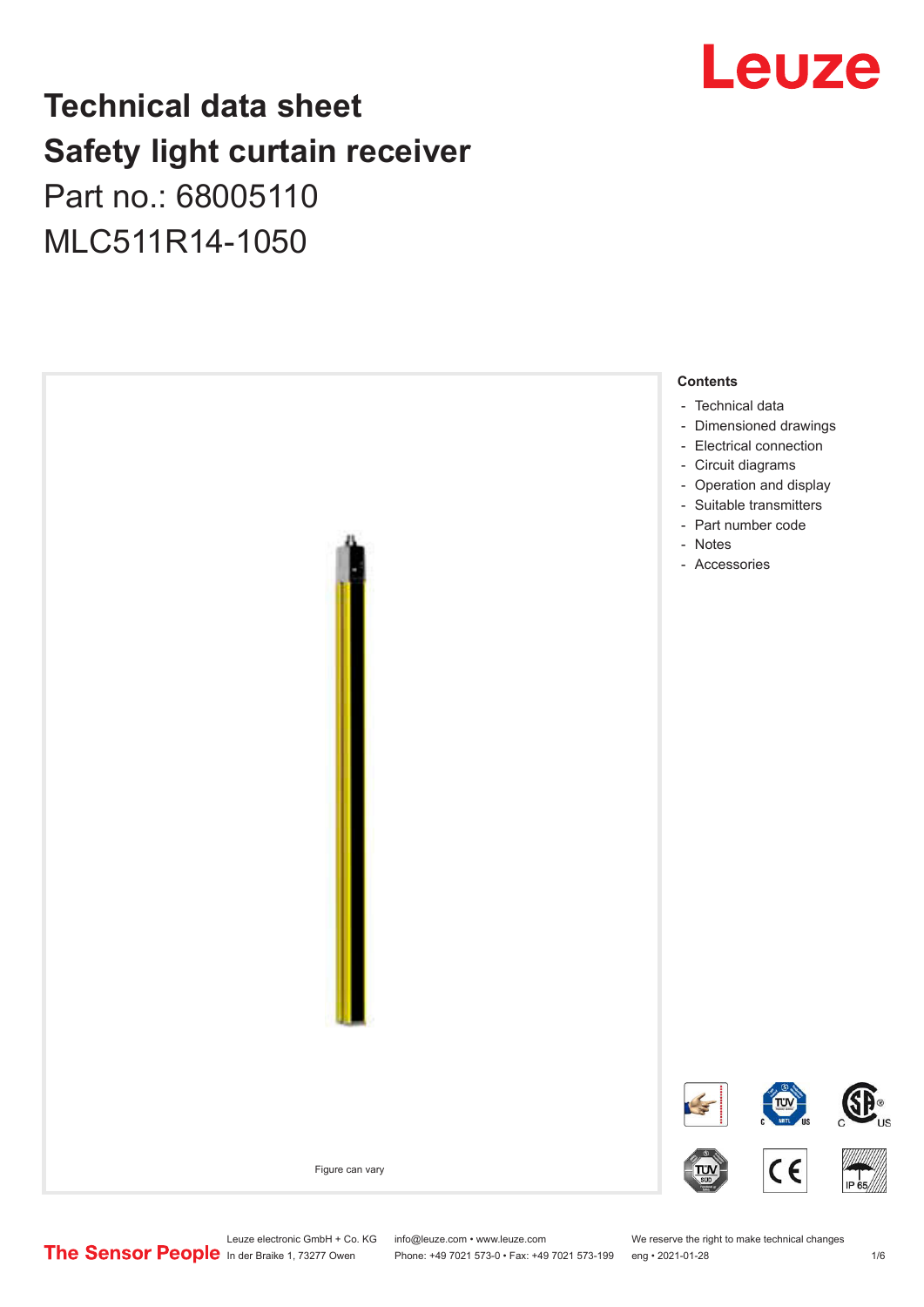## <span id="page-1-0"></span>**Technical data**

# Leuze

#### **Basic data**

| <b>Series</b>   | <b>MLC 500</b>         |
|-----------------|------------------------|
| Device type     | Receiver               |
| <b>Contains</b> | 2x BT-NC sliding block |
| Application     | Finger protection      |
|                 |                        |

#### **Functions**

**Function package Functions** 

| <b>Basic</b>                    |
|---------------------------------|
| Automatic start/restart         |
| Transmission channel changeover |

#### **Characteristic parameters**

| <b>Type</b>            | 4, IEC/EN 61496          |
|------------------------|--------------------------|
| <b>SIL</b>             | 3, IEC 61508             |
| <b>SILCL</b>           | 3, IEC/EN 62061          |
| Performance Level (PL) | e, EN ISO 13849-1        |
| $PFH_{n}$              | 7.73E-09 per hour        |
| Mission time $T_M$     | 20 years, EN ISO 13849-1 |
| Category               | 4, EN ISO 13849          |
|                        |                          |

**Protective field height** 1,050 mm

### **Protective field data**

| <b>Resolution</b>       | $14 \text{ mm}$    |
|-------------------------|--------------------|
| Protective field height | 1.050 <sub>1</sub> |

|  | <b>Optical data</b> |  |
|--|---------------------|--|

| Synchronization | Optical between transmitter and receiver |
|-----------------|------------------------------------------|

#### **Electrical data**

| <b>Protective circuit</b> | Overvoltage protection                                  |
|---------------------------|---------------------------------------------------------|
|                           | $\sim$ $\sim$ $\sim$ $\sim$ $\sim$ $\sim$ $\sim$ $\sim$ |

**Performance data** Supply voltage  $U_B$ **Current consumption, max.** 150 mA **Fuse** 2 A semi time-lag

24 V, DC, -20 ... 20 %

Short circuit protected

#### **Outputs**

**Number of safety-related switching outputs (OSSDs)** 2 Piece(s)

#### **Safety-related switching outputs**

| <b>Type</b>                  | Safety-related switching output OSSD |
|------------------------------|--------------------------------------|
| Switching voltage high, min. | 18 V                                 |
| Switching voltage low, max.  | 2.5V                                 |
| Switching voltage, typ.      | 22.5V                                |
| Voltage type                 | DC.                                  |
| Current load, max.           | 380 mA                               |
| Load inductivity             | $2,000$ µH                           |
| Load capacity                | $0.3 \mu F$                          |
| Residual current, max.       | $0.2 \text{ mA}$                     |
| Residual current, typ.       | $0.002 \, \text{mA}$                 |
| <b>Voltage drop</b>          | 1.5V                                 |

#### **Safety-related switching output 1 Assignment** Connection 1, pin 2 **Switching element** Transistor, PNP

#### **Safety-related switching output 2 Connection 1, pin 4 Switching element** Transistor, PNP

### **Timing**

|                           | Response time                                 | $23 \text{ ms}$        |
|---------------------------|-----------------------------------------------|------------------------|
| <b>Restart delay time</b> |                                               | 100 ms                 |
|                           | <b>Connection</b>                             |                        |
|                           | Number of connections                         | 1 Piece(s)             |
|                           | <b>Connection 1</b>                           |                        |
|                           | <b>Function</b>                               | Machine interface      |
|                           | <b>Type of connection</b>                     | Connector              |
|                           | <b>Thread size</b>                            | M <sub>12</sub>        |
|                           | <b>Material</b>                               | Metal                  |
|                           | No. of pins                                   | 4-pin                  |
|                           |                                               |                        |
|                           | <b>Cable properties</b>                       |                        |
|                           | Permissible conductor cross<br>section, typ.  | $0.25$ mm <sup>2</sup> |
|                           | Length of connection cable, max.              | 100 <sub>m</sub>       |
|                           | Permissible cable resistance to<br>load, max. | $200 \Omega$           |
|                           |                                               |                        |

### **Mechanical data**

| Dimension (W x H x L)        | 29 mm x 1,116 mm x 35.4 mm |
|------------------------------|----------------------------|
| <b>Housing material</b>      | Metal                      |
| <b>Metal housing</b>         | Aluminum                   |
| Lens cover material          | Plastic / PMMA             |
| <b>Material of end caps</b>  | Diecast zinc               |
| Net weight                   | $1,200$ q                  |
| <b>Housing color</b>         | Yellow, RAL 1021           |
| <b>Type of fastening</b>     | Groove mounting            |
|                              | Mounting bracket           |
|                              | Mounting on Device Column  |
|                              | Swivel mount               |
| <b>Operation and display</b> |                            |
|                              |                            |

#### **Operation and display**

| Type of display | LED        |
|-----------------|------------|
| Number of LEDs  | 2 Piece(s) |

#### **Environmental data**

| Ambient temperature, operation     | $055$ °C    |
|------------------------------------|-------------|
| Ambient temperature, storage       | $-30$ 70 °C |
| Relative humidity (non-condensing) | $095\%$     |

#### **Certifications**

| Degree of protection        | IP 65               |
|-----------------------------|---------------------|
| <b>Protection class</b>     | Ш                   |
| <b>Certifications</b>       | c CSA US            |
|                             | c TÜV NRTL US       |
|                             | <b>TÜV Süd</b>      |
| <b>Vibration resistance</b> | $50 \text{ m/s}^2$  |
| <b>Shock resistance</b>     | $100 \text{ m/s}^2$ |
| <b>US patents</b>           | US 6,418,546 B      |

Leuze electronic GmbH + Co. KG info@leuze.com • www.leuze.com We reserve the right to make technical changes<br>
The Sensor People in der Braike 1, 73277 Owen Phone: +49 7021 573-0 • Fax: +49 7021 573-199 eng • 2021-01-28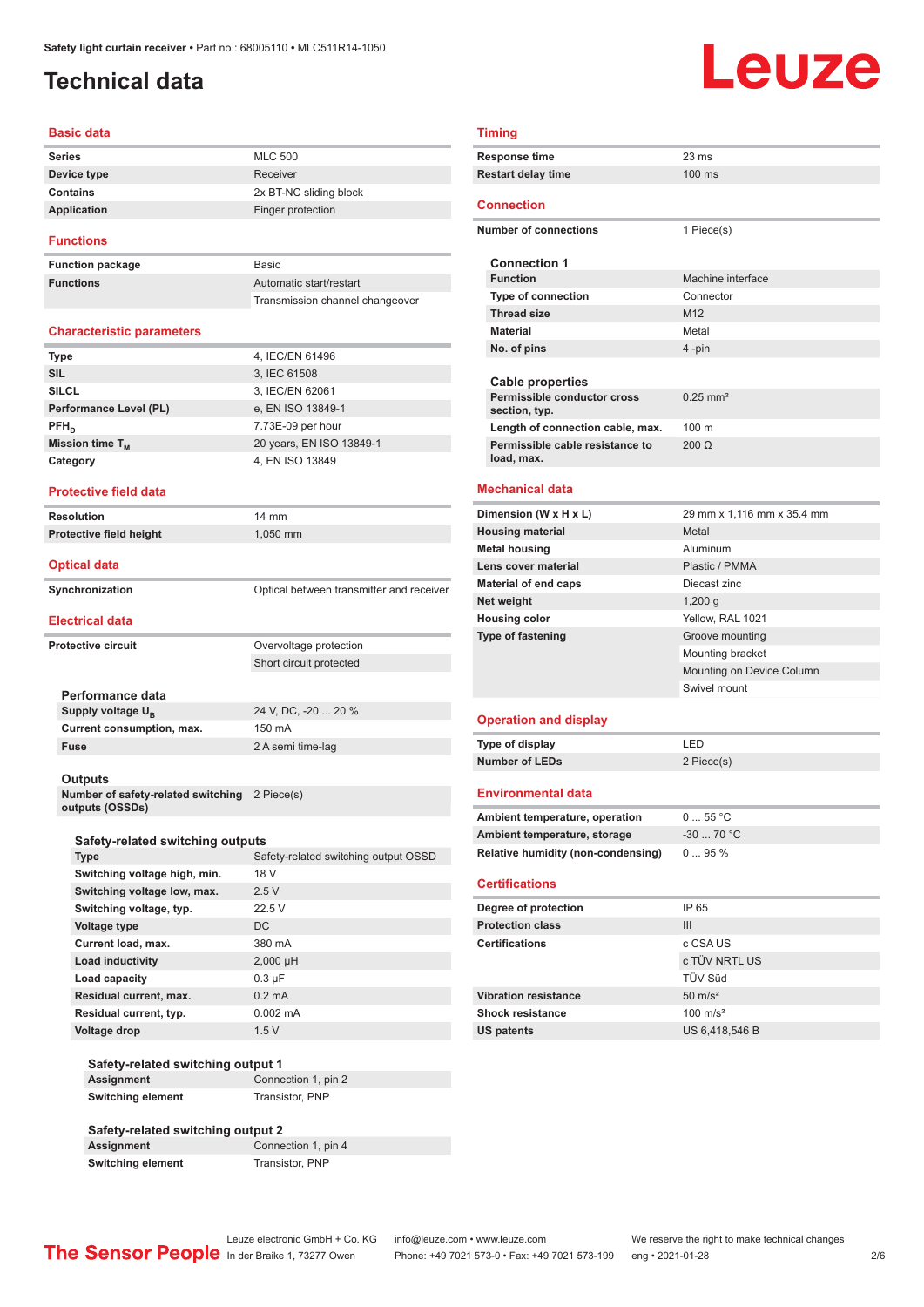## Leuze

## <span id="page-2-0"></span>**Technical data**

| <b>Customs tariff number</b> | 85365019 |
|------------------------------|----------|
| eCl@ss 5.1.4                 | 27272704 |
| eCl@ss 8.0                   | 27272704 |
| eCl@ss 9.0                   | 27272704 |
| eCl@ss 10.0                  | 27272704 |
| eCl@ss 11.0                  | 27272704 |
| <b>ETIM 5.0</b>              | EC002549 |
| <b>ETIM 6.0</b>              | EC002549 |
| <b>ETIM 7.0</b>              | EC002549 |

## **Dimensioned drawings**

All dimensions in millimeters

Calculation of the effective protective field height  $H_{PFE} = H_{PFN} + B + C$ 



A Total height = 1116 mm

B 6 mm

R Effective protective field height  $H_{PFE}$  goes beyond the dimensions of the optics area to the outer borders of the circles labeled with R.

## **Electrical connection**

### **Connection 1**

| <b>Function</b>          | Machine interface |
|--------------------------|-------------------|
| Type of connection       | Connector         |
| <b>Thread size</b>       | M12               |
| <b>Type</b>              | Male              |
| <b>Material</b>          | Metal             |
| No. of pins              | 4-pin             |
| Encoding                 | A-coded           |
| <b>Connector housing</b> | <b>FE/SHIELD</b>  |
|                          |                   |

#### **Pin Pin assignment Conductor Conductor Color**

| $\mathbf{A}$   | VIN1              | <b>Brown</b> |
|----------------|-------------------|--------------|
| $\overline{2}$ | OSSD <sub>2</sub> | White        |
| 3              | VIN <sub>2</sub>  | Blue         |
| $\overline{4}$ | OSSD1             | <b>Black</b> |

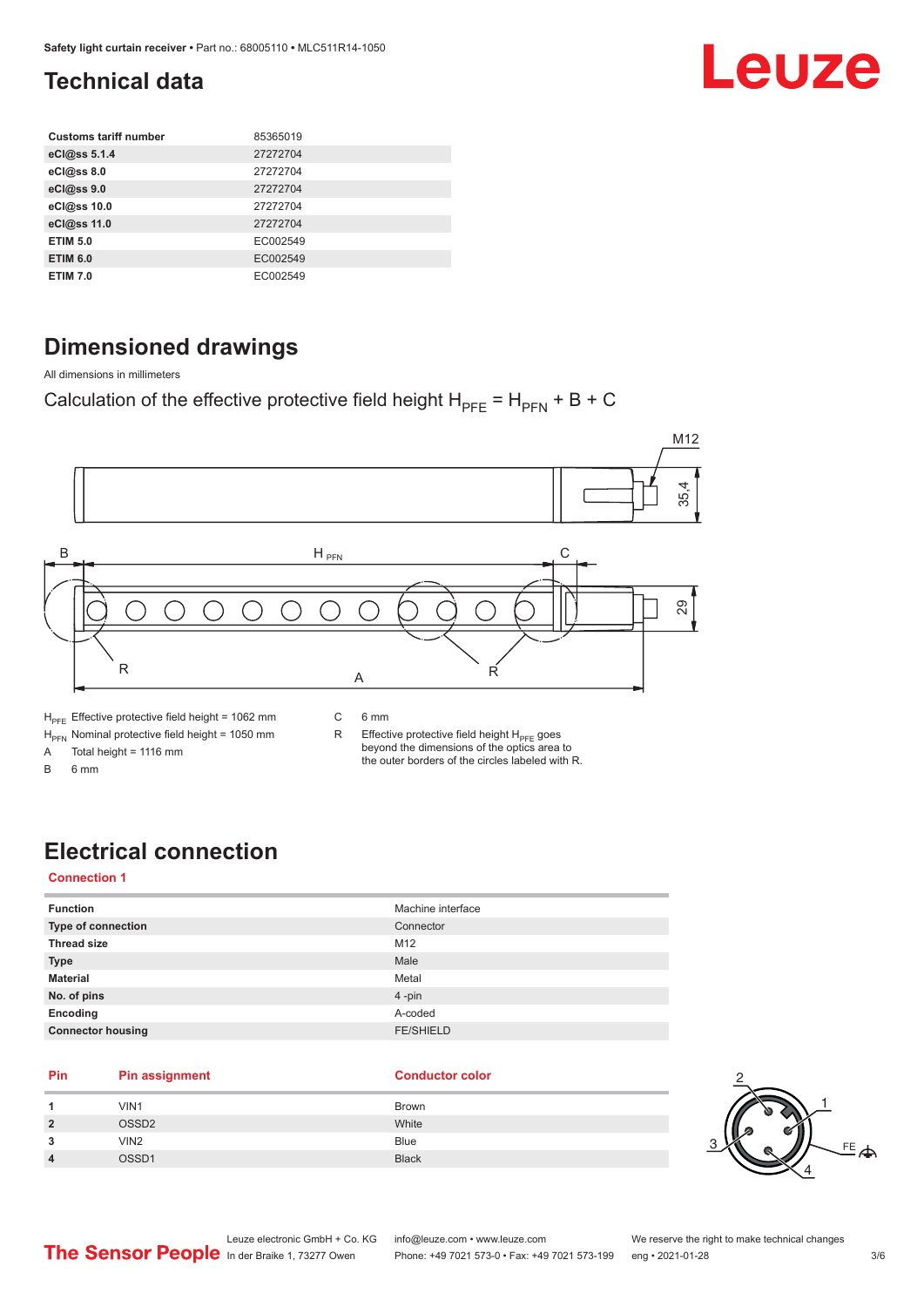## <span id="page-3-0"></span>**Circuit diagrams**

## Leuze

Connection diagram receiver



Circuit diagram example with downstream MSI-SR4B safety relay



## **Operation and display**

| <b>LED</b>     | <b>Display</b>          | <b>Meaning</b>          |
|----------------|-------------------------|-------------------------|
| 1              | Off                     | Device switched off     |
|                | Red, continuous light   | OSSD off.               |
|                | Red, flashing, 1 Hz     | External error          |
|                | Red, flashing, 10 Hz    | Internal error          |
|                | Green, flashing, 1 Hz   | OSSD on, weak signal    |
|                | Green, continuous light | OSSD on                 |
| $\overline{2}$ | Off                     | Transmission channel C1 |

Phone: +49 7021 573-0 • Fax: +49 7021 573-199 eng • 2021-01-28 4/6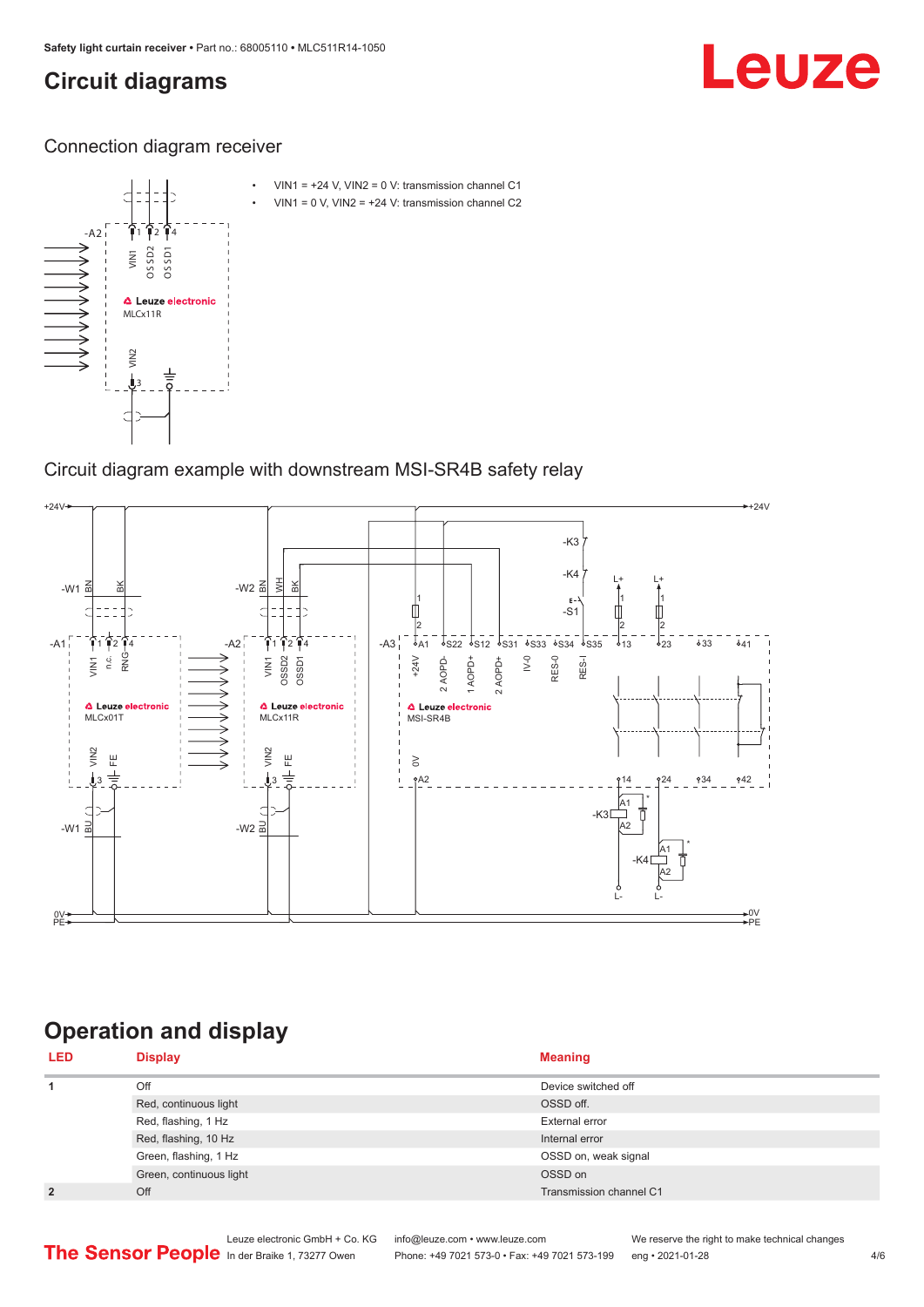## <span id="page-4-0"></span>**Operation and display**

| <b>LED</b>     | <b>Display</b>        | Meaning                           |
|----------------|-----------------------|-----------------------------------|
| $\overline{2}$ | Red, continuous light | OSSD off, transmission channel C2 |

## **Suitable transmitters**

|  | Part no. | <b>Designation</b> | <b>Article</b>                      | <b>Description</b>                                                                                                            |
|--|----------|--------------------|-------------------------------------|-------------------------------------------------------------------------------------------------------------------------------|
|  | 68004110 | MLC501T14-1050     | Safety light curtain<br>transmitter | Resolution: 14 mm<br>Protective field height: 1,050 mm<br>Operating range: 0  6 m<br>Connection: Connector, M12, Metal, 4-pin |

## **Part number code**

### Part designation: **MLCxyy-za-hhhhei-ooo**

| <b>MLC</b>   | <b>Safety light curtain</b>                                                                                                                                                                                                                                                                 |
|--------------|---------------------------------------------------------------------------------------------------------------------------------------------------------------------------------------------------------------------------------------------------------------------------------------------|
| x            | <b>Series</b><br>3: MLC 300<br>5: MLC 500                                                                                                                                                                                                                                                   |
| уу           | <b>Function classes</b><br>00: transmitter<br>01: transmitter (AIDA)<br>02: transmitter with test input<br>10: basic receiver - automatic restart<br>11: basic receiver - automatic restart (AIDA)<br>20: standard receiver - EDM/RES selectable<br>30: extended receiver - blanking/muting |
| z            | Device type<br>T: transmitter<br>R: receiver                                                                                                                                                                                                                                                |
| $\mathbf{a}$ | <b>Resolution</b><br>14: 14 mm<br>20:20 mm<br>30:30 mm<br>40:40 mm<br>90: 90 mm                                                                                                                                                                                                             |
| hhhh         | Protective field height<br>150  3000: from 150 mm to 3000 mm                                                                                                                                                                                                                                |
| e            | <b>Host/Guest (optional)</b><br>H: Host<br>MG: Middle Guest<br>G: Guest                                                                                                                                                                                                                     |
| j.           | Interface (optional)<br>/A: AS-i                                                                                                                                                                                                                                                            |
| 000          | Option<br>/V: high Vibration-proof<br>EX2: explosion protection (zones 2 + 22)<br>SPG: Smart Process Gating                                                                                                                                                                                 |
| <b>Note</b>  |                                                                                                                                                                                                                                                                                             |



 $\%$  A list with all available device types can be found on the Leuze website at www.leuze.com.

Leuze